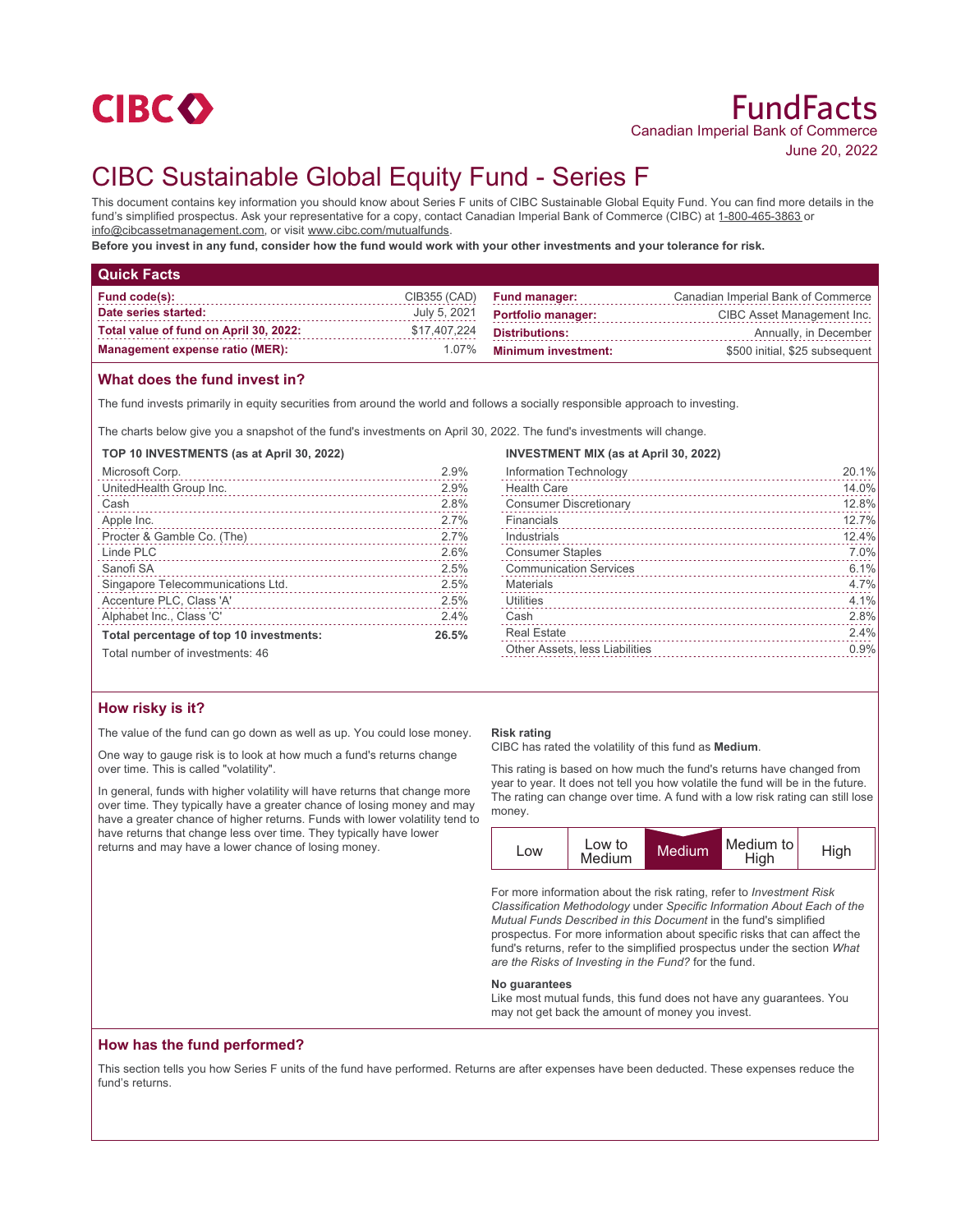#### **YEAR-BY-YEAR RETURNS**

This section tells you how Series F units of the fund have performed in past calendar years. However, this information is not available because the fund has not yet completed a calendar year.

#### **BEST AND WORST 3-MONTH RETURNS**

This section shows the best and worst returns for Series F units of the fund in a 3-month period. However, this information is not available because the fund has not yet completed a calendar year.

## **AVERAGE RETURN**

This section shows the value and annual compounded rate of return of a hypothetical \$1,000 investment in Series F units of the fund. However, this information is not available because the fund has not yet completed 12 consecutive months.

| Who is this fund for?                                                                                                                                                                                                                                      | A word about tax                                                                                                                                                                                                                                                                                                                                                                                                                                                                                  |
|------------------------------------------------------------------------------------------------------------------------------------------------------------------------------------------------------------------------------------------------------------|---------------------------------------------------------------------------------------------------------------------------------------------------------------------------------------------------------------------------------------------------------------------------------------------------------------------------------------------------------------------------------------------------------------------------------------------------------------------------------------------------|
| Investors who:<br>• want a fund with a socially responsible approach to investing;<br>• are seeking an equity growth fund that is broadly diversified among<br>various companies and countries around the world; and<br>• are investing for the long term. | In general, you will have to pay income tax on any money you make on a<br>fund. How much you pay depends on the tax laws where you live and<br>whether or not you hold the fund in a registered plan such as a<br>Registered Retirement Savings Plan (RRSP) or a Tax-Free Savings<br>Account (TFSA).<br>Keep in mind that if you hold your fund in a non-registered plan, fund<br>distributions are included in your taxable income, whether you receive<br>them in cash or have them reinvested. |
|                                                                                                                                                                                                                                                            |                                                                                                                                                                                                                                                                                                                                                                                                                                                                                                   |

# **How much does it cost?**

The following tables show the fees and expenses you could pay to buy, own, and sell Series F units of the fund. The fees and expenses - including any commissions - can vary among series of a fund and among funds. Higher commissions can influence representatives to recommend one investment over another. Ask about other funds and investments that may be suitable for you at a lower cost.

#### **1. SALES CHARGES**

There are no sales charges payable when you buy, switch, or sell Series F units of the fund.

# **2. FUND EXPENSES**

You don't pay these expenses directly. They affect you because they reduce the fund's returns.

As at December 31, 2021, the expenses for Series F units of the fund were 1.38% of its value. This equals \$13.80 for every \$1,000 invested.

|                                                                                                                                                                                                                                                  | Annual rate<br>(as a % of the fund's value) |
|--------------------------------------------------------------------------------------------------------------------------------------------------------------------------------------------------------------------------------------------------|---------------------------------------------|
| Management expense ratio (MER)                                                                                                                                                                                                                   |                                             |
| This is the total of the fund's management fee (including the trailing commission), fixed administration fee, and any<br>operating expenses not covered by the fixed administration fee (fund costs) for Series F units of the fund. CIBC waived |                                             |
| or absorbed some of the fund's expenses. If it had not done so, the MER would have been higher.                                                                                                                                                  | $1.07\%$                                    |
| Trading expense ratio (TER)                                                                                                                                                                                                                      |                                             |
| These are the fund's trading costs.                                                                                                                                                                                                              | 0.31%                                       |
| <b>Fund expenses</b>                                                                                                                                                                                                                             | 1.38%                                       |

#### **More about the trailing commission**

No trailing commission is paid in respect of Series F units.